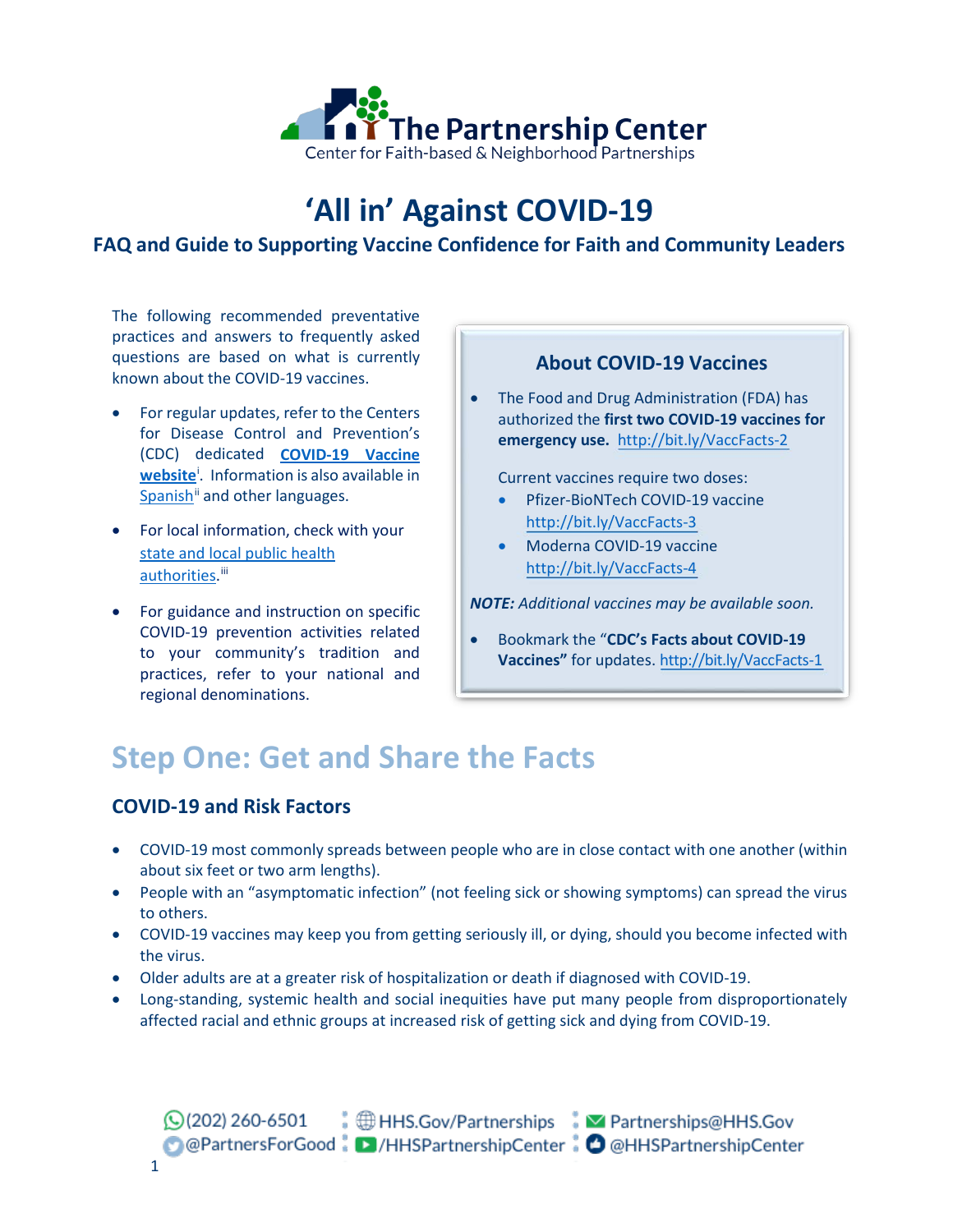# **Frequently Asked Questions (FAQs) About Vaccines**

#### • **How do [COVID-19](https://www.cdc.gov/coronavirus/2019-ncov/vaccines/different-vaccines/how-they-work.html) vaccines work?**[iv](#page-5-3)

Vaccines train our immune system to recognize the virus that causes COVID-19 and make cells to fight it. With vaccines, we can build immunity to a disease without getting the disease.

- **[What is "Herd" or Community Immunity?](https://www.cdc.gov/coronavirus/2019-ncov/vaccines/keythingstoknow.html)** Herd immunity means that enough people in a community are protected from getting a disease because they've already had the disease or because they've been vaccinated. Herd immunity makes it hard for the disease to spread from person to person, and it even protects those who cannot be vaccinated, like newborns or people who are allergic to the vaccine.
- **[What are the side effects of COVID-19 vaccines?](https://www.cdc.gov/vaccines/vac-gen/side-effects.html)**[vi](#page-5-5) Some people get temporary side effects like fever, headache, or a sore arm after they take the COVID-19 vaccine. Side effects are usually mild and last only a few days. Side effects occur when the body is building protection against the virus.
- **[How do I know the vaccine won't](https://www.cdc.gov/coronavirus/2019-ncov/vaccines/facts.html) give me COVID-19?**[vii](#page-5-6) You cannot get COVID-19 from any of the COVID vaccines now in use nor from those being tested in the United States as none of them contain the live virus that causes the disease.
- **[What does it mean that a vaccine has a 95-percent](https://www.cdc.gov/coronavirus/2019-ncov/vaccines/effectiveness.html) efficacy**[viii](#page-5-7) **rate?** Clinical trials showed that the vaccines are 94-95 percent effective, meaning they prevent 94-95 of every 100 vaccinated individuals from getting COVID-19.
- **[Will I still be able to transmit the virus if I get a COVID-19 vaccine?](https://www.cdc.gov/coronavirus/2019-ncov/vaccines/vaccine-benefits.html)**[ix](#page-5-8) A vaccine reduces the likelihood that you will get infected, so you'll be less likely to infect others.
- **[Why are people having allergic reactions to the COVID-19 vaccine?](https://www.cdc.gov/coronavirus/2019-ncov/vaccines/safety/allergic-reaction.html)**[x](#page-5-9) A small number of people have had allergic reactions, called anaphylaxis, after getting a COVID-19 vaccine; but they were treated and have fully recovered. The CDC provides recommendations<sup>xi</sup> on what to do if you experience an allergic reaction after getting a COVID-19 vaccination or any other vaccine.
- **[Do the vaccines work on the new COVID variants?](https://www.cdc.gov/coronavirus/2019-ncov/transmission/variant.html)**<sup>[xii](#page-5-11)</sup> Scientists are studying variants of the virus that cause COVID-19 to see whether existing vaccines will protect people against them. You can [track US COVID-19 cases caused by variants.](https://www.cdc.gov/coronavirus/2019-ncov/transmission/variant.html)<sup>[xiii](#page-5-12)</sup>
- **[Why is there a heavy focus on](https://www.cdc.gov/coronavirus/2019-ncov/community/health-equity/racial-ethnic-disparities/infographic-cases-hospitalization-death.html) vaccinating people of color?**[xiv](#page-5-13) People of color who get COVID-19 are at much higher risk for severe cases of and even death from the disease. It's important that they ar[e vaccinated as soon as](https://www.cdc.gov/coronavirus/2019-ncov/vaccines/recommendations-process.html) possible,<sup>[xv](#page-5-14)</sup> especially seniors of color.
- **[When can I get the COVID-19 vaccine?](https://www.cdc.gov/coronavirus/2019-ncov/vaccines/faq.html)**[xvi](#page-5-15) As larger supplies become available, more people will be able to receive the vaccines. Most adults should be able to get the vaccine later in 2021. Stay tuned to the vaccine progra[m](#page-5-17) in your state/ county by using the **[locator](https://www.cdc.gov/coronavirus/2019-ncov/vaccines/index.html)**<sup>[xvii](#page-5-16)</sup> or through your state or local health department<sup>xviii</sup> to find out when, where, and how vaccines will be available in your community.
- **Do I need to get a [COVID-19 vaccine if I've already had COVID-19?](https://www.cdc.gov/coronavirus/2019-ncov/vaccines/vaccine-benefits.html)**[xix](#page-5-18) Scientists are still reviewing this question. We don't yet know how long natural antibodies in people who have had COVID-19, or antibodies created as a result of vaccines, will be effective.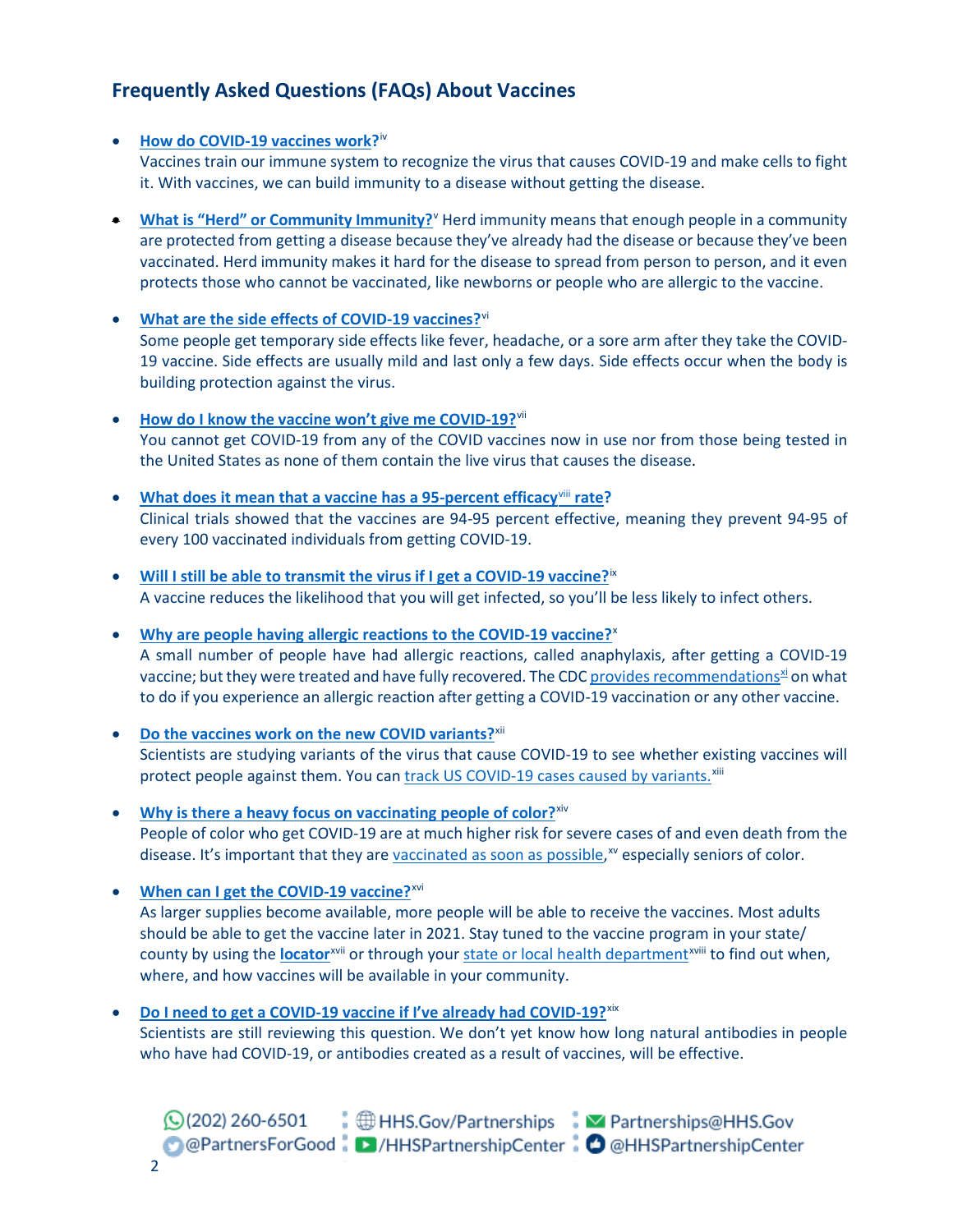#### • **[How long does the COVID-19 vaccine last?](https://www.cdc.gov/coronavirus/2019-ncov/vaccines/faq.html)**[xx](#page-5-19)

We don't know how long the vaccine protects people, but clinical trials are actively investigating this. What we do know is that among people who were vaccinated in clinical trials of the vaccines now available, 94 to 95 people out of 100 did not get the disease.

#### **[Who is paying for the vaccine? Is it free to the public?](https://www.cdc.gov/coronavirus/2019-ncov/vaccines/faq.html)**<sup>[xxi](#page-5-20)</sup>

Vaccine doses purchased with U.S. taxpayer dollars and are being given to the American people at no cost. Vaccination providers can be reimbursed for vaccine administration fees by the patient's public or private insurance company or, for uninsured patients. No one can be denied a vaccine if they are unable to pay a vaccine administration fee.

### • **[Do I still need to wear a mask and avoid close contact with others if I have received two doses of](https://www.cdc.gov/coronavirus/2019-ncov/vaccines/faq.html)  [the vaccine?](https://www.cdc.gov/coronavirus/2019-ncov/vaccines/faq.html)**[xxii](#page-5-21)

Yes! Experts need to understand more about the protection that COVID-19 vaccines provide in realworld conditions before they recommend that we stop wearing masks or avoiding close contact with others. In the meantime, it will be important for everyone to continue **using all the tools** available to help stop this pandemic.

- Wear a mask over your nose and mouth
- Stay at least six (6) feet away from others
- Avoid crowds
- Avoid poorly ventilated spaces
- Wash your hands often

# **Step Two: Get Vaccinated**

There is a limited supply of COVID-19 vaccines currently available; however, the supply will continue to increase in the weeks and months ahead. It is expected that most of the American population will have access to the vaccine by fall 2021.

#### **When can I get a vaccine?** CDC makes recommendations for who should How Do I Get a Vaccine? get the vaccine first, then each state makes its CDC makes recommendations for who should get the vaccine first. own plan of distribution.<http://bit.ly/VaccFacts-5> then each state makes its own plan. Choose your state or territory below to find your health department: **How much do I have to pay?** Select State / Territory ~ Vaccines are **free** to the public. <http://bit.ly/VaccFacts-6> **Where can I get a vaccine?** Use the **CDC's vaccine locator** or contact your state or local health department to find out when, where, and how vaccines will be available in your community[. http://bit.ly/VaccFacts-7](http://bit.ly/VaccFacts-7)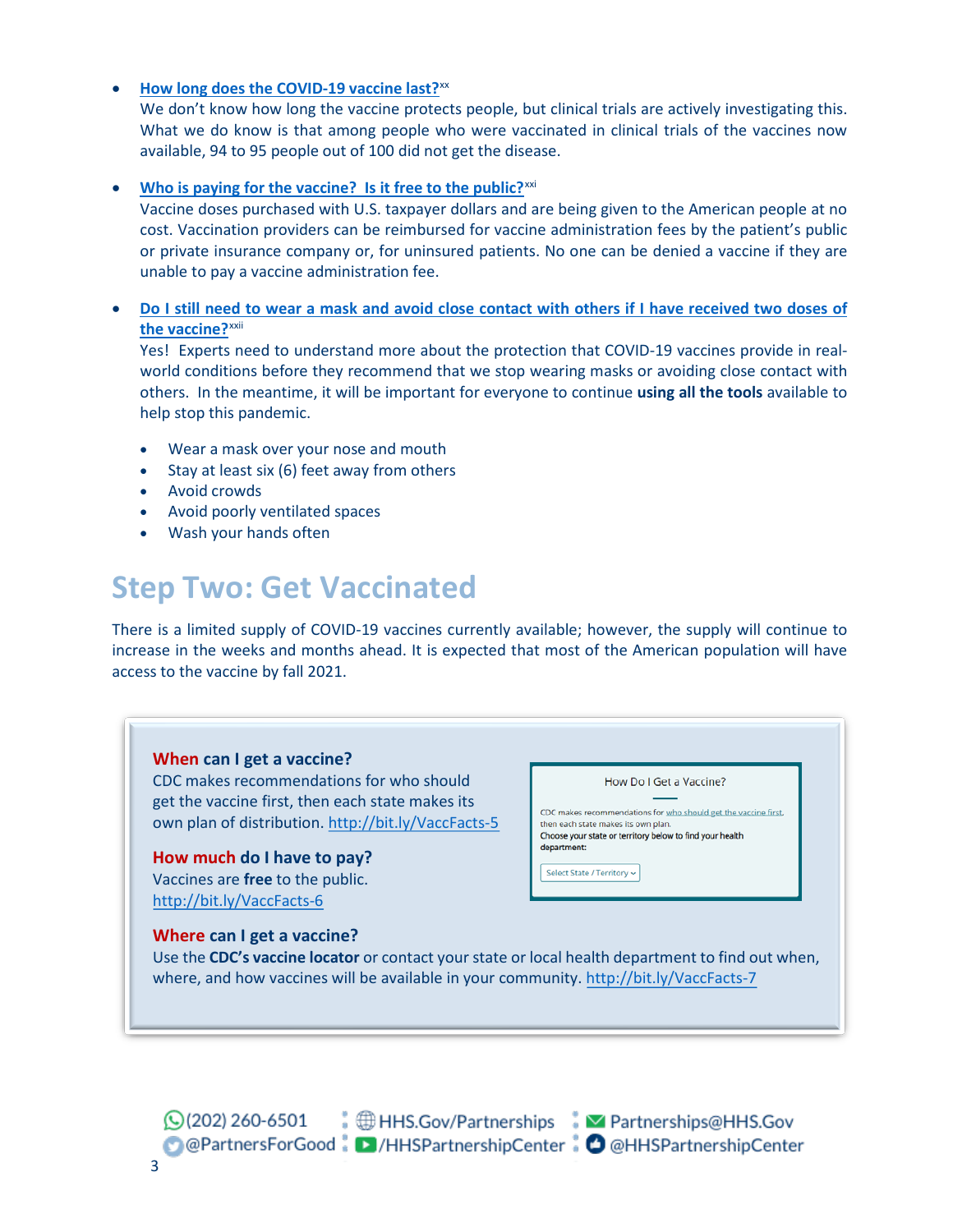# **Step Three: Get Involved**

Across the country, there are growing numbers of faith and community organizations championing ― and even hosting ― vaccine programs. There are many opportunities to inform your community, encourage your members to get vaccinated, and to help stop the spread of COVID-19. Here are a few ways to get started:

### • **IDENTIFY AND CONNECT:**

Testing and vaccine programs are managed locally. If your community doesn't have a public health partner, now's the time!

- Use the CDC's **[locator](https://www.cdc.gov/coronavirus/2019-ncov/vaccines/index.html)**xxii[i](#page-5-22) to determine local vaccine efforts in your state/territory, contact your state or local [health department](https://www.cdc.gov/publichealthgateway/healthdirectories/index.html)<sup>[xxiv](#page-5-23)</sup> or from the list of **Association of Immunization Managers [\(AIM\)](https://www.immunizationmanagers.org/page/MemPage)**[xxv](#page-5-24) to find out when, where, and how vaccines are being made available in your community.
- **•** Identify your local **[Community Health Center](https://findahealthcenter.hrsa.gov/)**.<sup>[xxvi](#page-5-25)</sup> CHCs may serve as trusted, long-term partners in addressing the health needs of your community, including COVID-19.
- Reach out to your local health care provider or local public health authority to determine how your community can support vaccine efforts.

**COMMUNITIES IN ACTION** | A **synagogue in North Carolina** proactively reached out to their local provider and county health authorities to explore the possibility of using their building and congregational resources to operate a neighborhood-based vaccination site. <http://bit.ly/VaccFacts-8>

### • **GUIDE AND EDUCATE**:

Support local outreach and educational efforts encouraging prevention practices and getting the vaccine.

- Share information about how to get vaccinated in your local community through your newsletters, popular apps (e.g., Nextdoor®, Facebook®, etc.), and community announcements.
- Invite local health professionals or those affiliated with your community or tradition to talk about the COVID-19 pandemic and address common fears, myths, and misconceptions about the virus and vaccines.

**COMMUNITIES IN ACTION |** Get motivated by these examples from across diverse traditions and communities:

- **BAPS Charities**recorded "North America ― COVID-19 Vaccine Myths, Facts, FAQs," a webinar, subtitled in Gujarati, featuring three infectious disease and vaccine experts from their faith community. http://bit.ly/VaccFacts-9
- **American Muslim Health Professionals** hosted a "Conversation on COVID-19 with Dr. Anthony Fauci and Experts from the Muslim Community."<http://bit.ly/VaccFacts-15>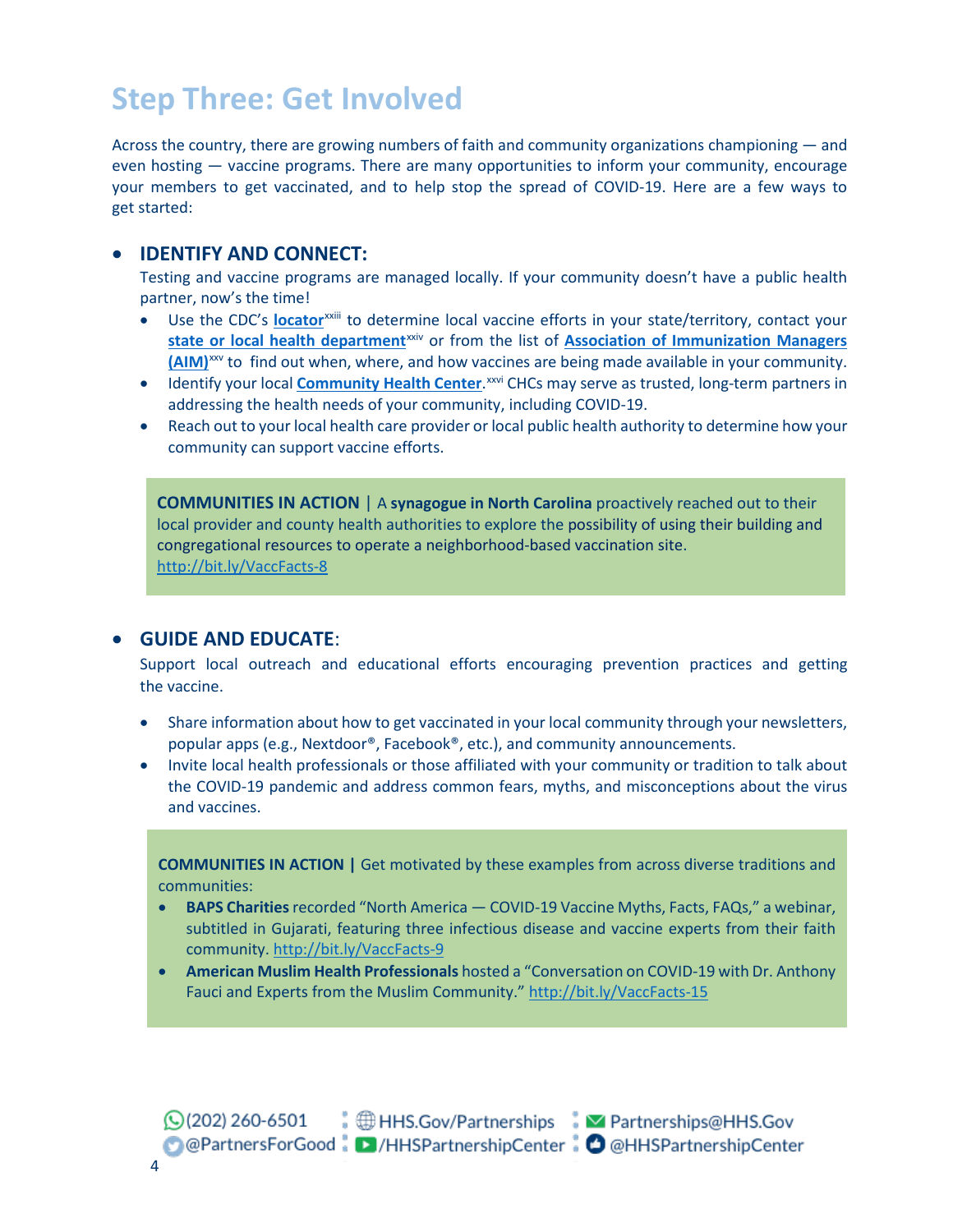### • **ACCESS = EQUITY:**

Support access to vaccines and health care. Team up with a clinical partner to host a vaccine event:

**COMMUNITIES IN ACTION |** Hosted in a **Chicago mosque, the Compassion Care Network** (CCN) vaccinated over 200 people in four hours, drawing from interfaith and various underserved communities throughout Chicago.<http://bit.ly/VaccFacts-11>

Work with public health and vaccine providers to assist those eligible to secure appointments, make follow up calls, and offer transportation.

**COMMUNITIES IN ACTION |** The town of Greenburgh, NY is seeking **COVID volunteer "angels"** who will be trained to reach out to seniors, offer to help them navigate the vaccine process, and answer questions[. http://bit.ly/VaccFacts-12](http://bit.ly/VaccFacts-12)

### • **VACCINATE AND VALIDATE:**

It's important that trusted leaders of communities get vaccinated and then share it publicly to help encourage others in their community to get their vaccines, too!

#### **COMMUNITIES IN ACTION |**

- On Martin Luther King Day, Cleveland's MetroHealth System released a video, featuring some of Northeast Ohio's faith leaders urging people to get vaccinated. <http://bit.ly/VaccFacts-13>
- Pastors were publicly vaccinated in Boston to encourage their vaccine reluctant members. <http://bit.ly/VaccFacts-14>

# **Step Four: Getting Resources**

### **HELPFUL RESOURCES:**

- CDC's Considerations for Communities of Faith: <https://go.usa.gov/xsZjD>
- Community-Based Organizations COVID-19 Vaccine Toolkit: <https://go.usa.gov/xskgx>
- COVID-19 Vaccine Communication Toolkit for Community-Based Organizations <https://go.usa.gov/xsZjy>

### **FAQ WEBSITE SOURCES:**

- How COVID-19 Spreads <https://www.cdc.gov/coronavirus/2019-ncov/prevent-getting-sick/how-covid-spreads.html>
- Understanding How COVID-19 Vaccines Work <https://www.cdc.gov/coronavirus/2019-ncov/vaccines/different-vaccines/how-they-work.html>